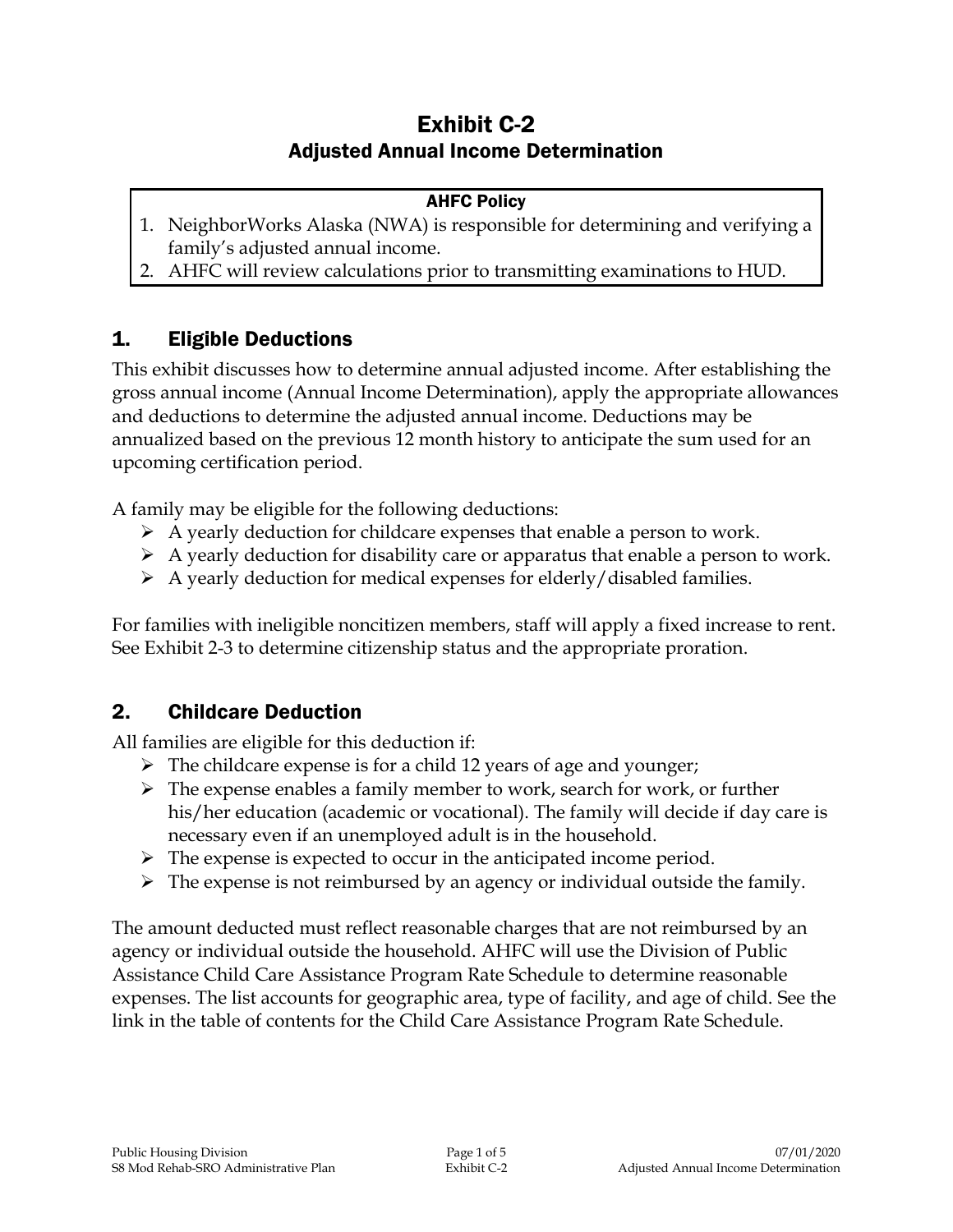Additional notes on the deduction include:

- $\triangleright$  For employment, the amount deducted may not exceed the amount of employment income included in annual income.
- $\triangleright$  For education, childcare expenses are not "capped" by the amount of earned income.

#### Example: Child Care Deduction Separate Expenses for Time at Work and Time at **School**

Bernice and Ernest have two children. Both parents work, but Bernice works only part-time and goes to school half time. She pays \$4.00 an hour for eight hours of child care a day. For four of those hours, she is at work; for four of them she attends school. She receives no reimbursement for her child care expense.

Her annual expense for child care during the hours she works is \$4,000. Her annual expense for the hours she is at school is also \$4,000. She earns \$6,000 a year. Ernest earns \$18,000.

The rule requires that Bernice's child care expense while she is working not exceed the amount she is earning while at work. In this case, that is not a problem. Bernice earns \$6,000 during the time she is paying \$4,000. Therefore, her deduction for the hours while she is working is \$4,000.

Bernice's expense while she is at school is not compared to her earnings. Her expense during those hours is \$4,000, and her deduction for those hours will also be \$4,000.

Bernice's total child care deduction is \$8,000 (\$4,000 + \$4,000). The total deduction exceeds the amount of Bernice's total earnings, but the amount she pays during the hours she works does not exceed her earnings.

### 2.A Childcare Expenses for Full-Time Student

Childcare attributable to the work of a dependent full-time student is not eligible, since the employment income of dependent full-time students is not counted in the annual income calculation.

### 2.B Childcare Expenses for Two Assisted Households

Childcare expenses incurred by two assisted households with split custody can be split between the two households when the custody and expense is documented for each household and the documentation demonstrates that the total expense claimed by the two households does not exceed the cost for the actual time the child spends in care.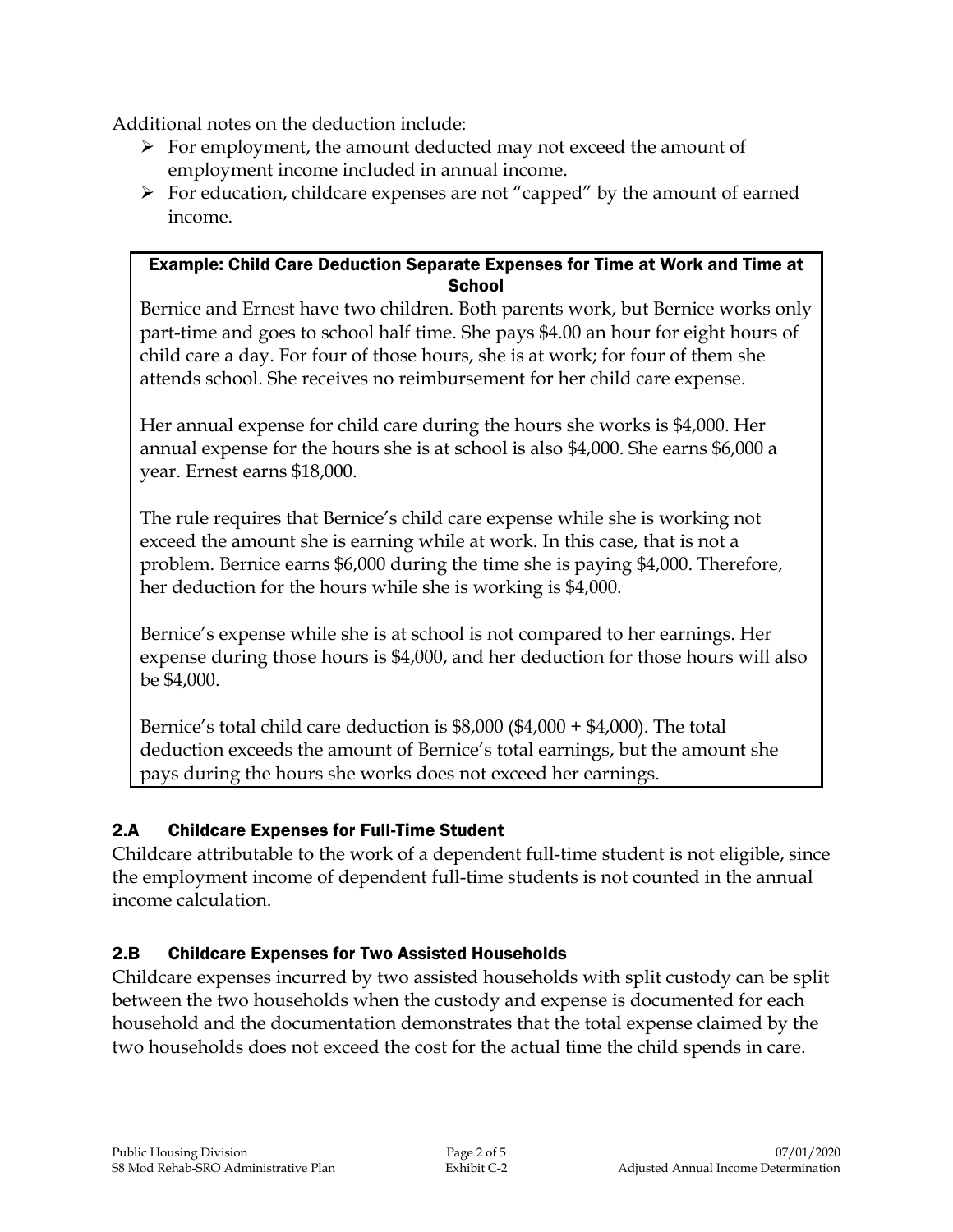## 3. Disability Care/Apparatus Deduction

All families are eligible for this deduction if the expense is necessary to permit a family member(s), including the disabled member, to work. The expense can be for auxiliary apparatus or care for a person with a disability. The deduction is limited to the unreimbursed amount paid for attendant care or auxiliary apparatus expenses in excess of three percent of annual income.

Staff may anticipate the expenses for the upcoming 12 months. Where major expenses for disabled apparatus are paid for over a long time period, staff may only count the portion of the total bill paid during the 12 months covered by the examination. In no event may the amount of the deduction exceed the employment income counted for the family member(s) freed to work.

### 3.A Attendant Care

Attendant care may include in-home care, adult day care, nursing, house-keeping, personal care and errand services, an interpreter for persons who are hearing impaired, or a reader for a person with visual disabilities.

### 3.B Auxiliary Apparatus

Auxiliary apparatus may include, but are not limited to, wheelchairs, walkers, scooters, reading devices for persons with visual disabilities, equipment added to cars and vans to permit their use by the family member with a disability, or assistive animals needed by the disabled family member.

- 1. When calculating, include payments on a specially-equipped van only to the extent they exceed the normal cost of the vehicle.
- 2. Include the cost of maintenance and upkeep of any auxiliary apparatus (e.g., the veterinarian, grooming and food costs for a service animal; the cost of maintaining the equipment that is added to a car, but not the cost of maintaining the entire car).
- 3. If the apparatus is not used exclusively by the person with a disability, AHFC may prorate the total cost and allow a specific amount to be applied toward this deduction. The amount must not exceed a reasonable cost as determined by AHFC.

### Example: Disability Expense Allowance

Citation (48) pays childcare of \$100 per week and attendant care of \$100 per week to equal \$200 per week.

- 1. Citation earns \$150 per week (\$7,800 per year).
- 2. Annual Income  $(AI) = $15,500$  (includes all income for the family)
- 3. Disability allowance must exceed 3% of gross annual income  $$15,500 \times 3\% = $465$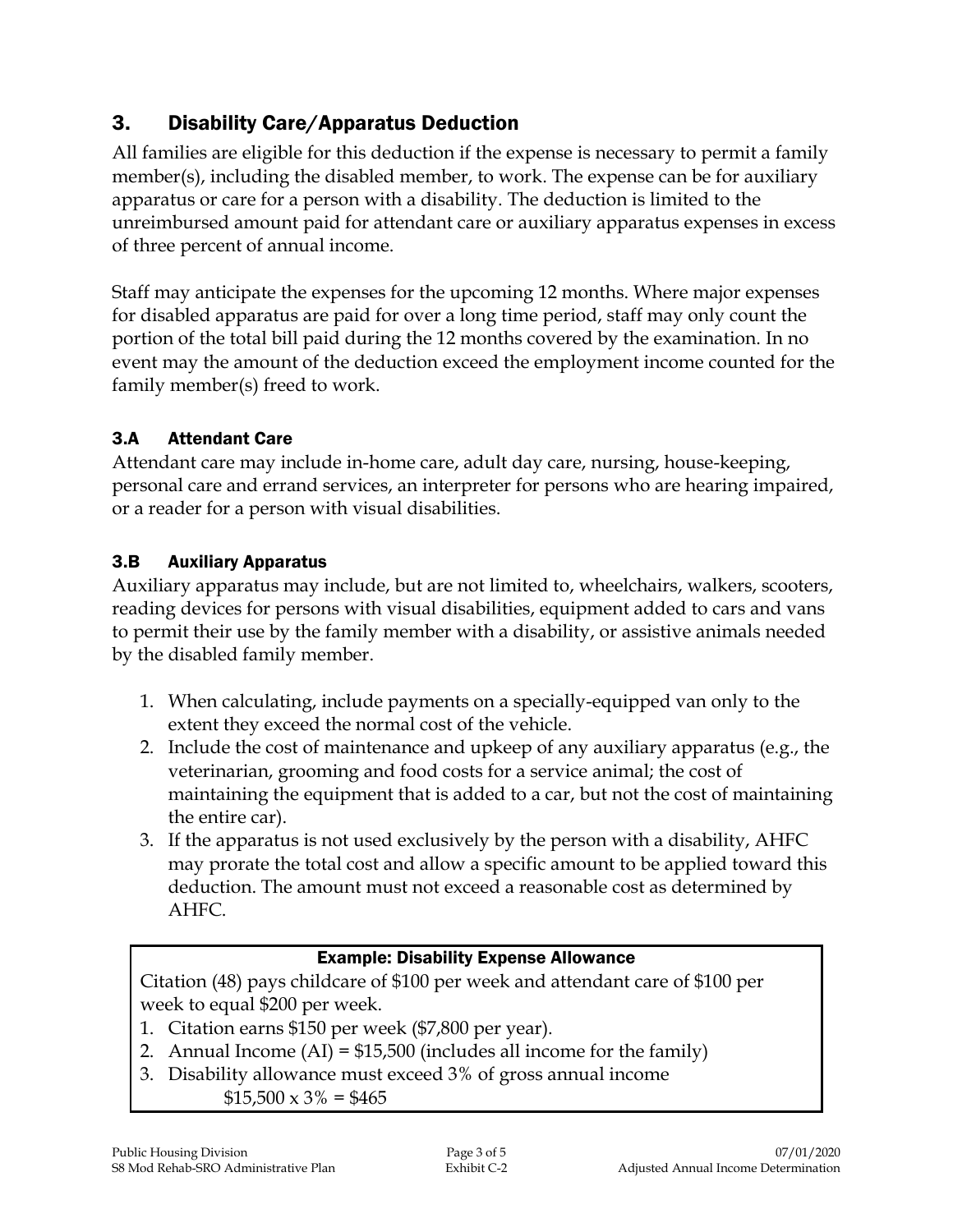- 4. Anticipated disability assistance expense \$200 per week  $x$  52 weeks = \$10,400 per year  $$10,400 - $465 = $9,935$
- 5. Citation earns \$7,800 per year, so the expense is capped at \$7,800.

# 4. Medical Expense Deduction

Elderly and disabled families are eligible to receive a deduction for unreimbursed (outof-pocket) medical expenses. The medical expenses for all family members are considered. The deduction may not exceed what the family pays over the next 12 months. A detailed listing of medical deductions is found in Exhibit 3-3.

# 5. Disability Assistance Combined with Medical Expenses

Elderly families who qualify for both disability and medical expenses that exceed three percent of their annual income require an additional step. The disability allowance shall equal the cost of all unreimbursed expenses, less 3 percent of annual income. The amount so calculated may not exceed the earned income. The total anticipated medical expenses then become the medical expense deduction.

- $\triangleright$  The total for the two expense deductions is reduced only once by the three percent of household annual income.
- $\triangleright$  When only one deduction is applicable, the three percent calculation is applied to that deduction.

**Example #2: Disability Allowane with Medical Deduction**

\nTecumseh is a single person with a disability, no dependents. Tecumseh works part-time (Monday, Tuesday, and Wednesday) making \$7,000 per year. The gross annual income of the family is \$20,000.

\n1. In order to work, one hour of attendant care is required each work morning to help ready Tecumseh for work. The attendant makes \$12 per hour.

\n2. Disability Allowane Threshold \$20,000 × 3% = \$600

\n3. Attendant Care Cost \$12 per hour × 3 days a week × 52 weeks a year = \$1,872

\n4. Disability Allowane 
$$
$1,872 - $600 = $1,272
$$
 per year

\n5. Tecumseh also has prescription costs of \$30 per month as well as \$1,500 per year in doctor's visits.

\n6. Medical Expression  $$30 \times 12 = $360$  per year + \$1,500 = \$1,860

\nStaff will enter \$1,272 for disability allowance and \$1,860 for medical expenses.